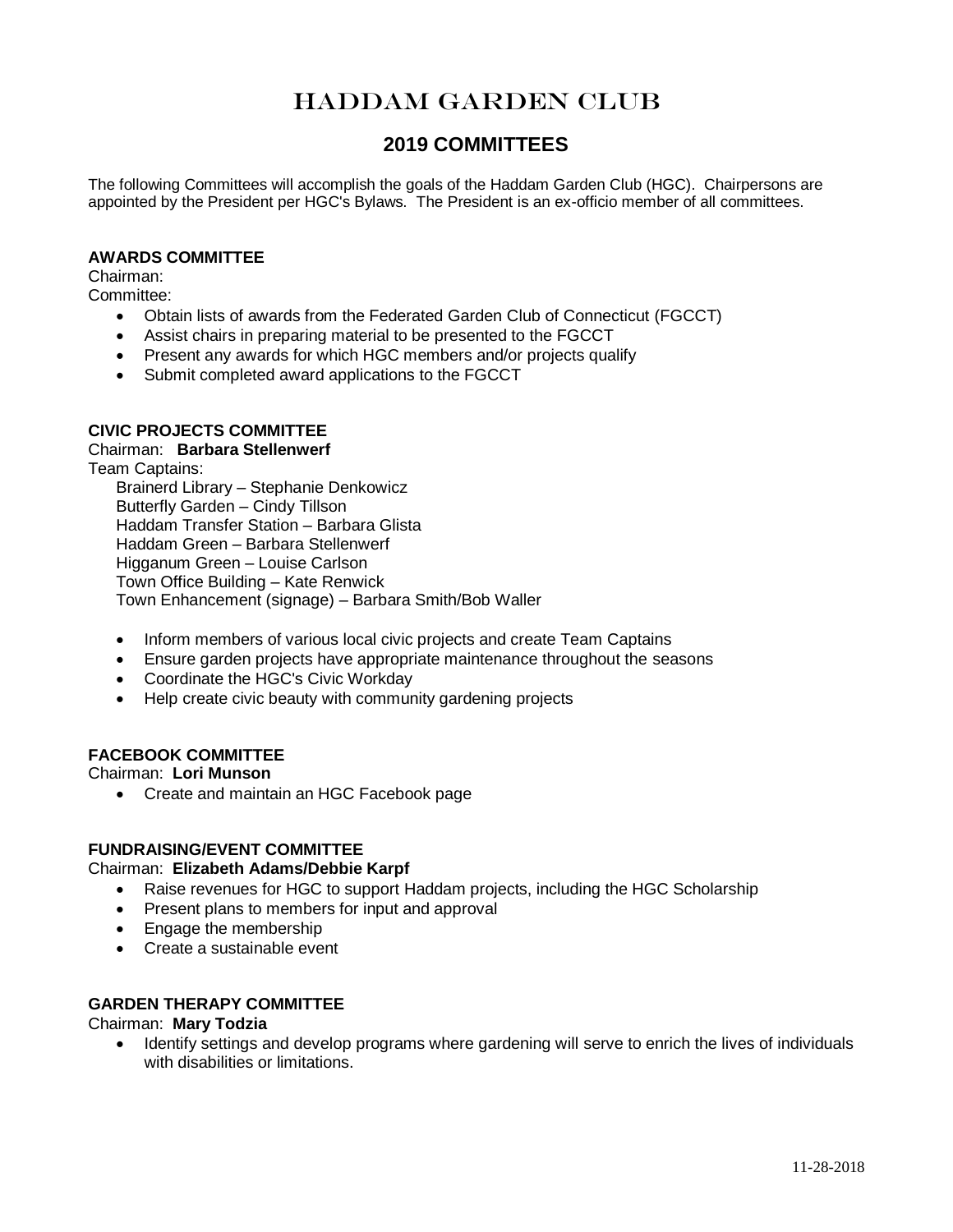### **GOLDEN DAYS COMMITTEE**

Chairman: **Lynda Birch**

Enhance our town by planting daffodil bulbs each fall in selected locations

### **HORTICULTURE:**

### Chairman: **Barbara Glista**

Present pertinent horticultural information to the membership at regular meetings

### **HOSPITALITY COMMITTEE**

### Chairman: **Rogene Gillmor**

- Arrange for host/ hostesses to provide flowers and refreshments at HGC meetings as indicated by the annual calendar provided by the Program Committee
- Sending an email reminder to the membership about a week before each meeting asking for notification if the member cannot attend
- Alerting the assigned host/hostesses about their duties for the meeting and sending them timely information about the expected number who will attend
- Maintaining the document relating to protocols for meeting spaces
- Maintain kitchen supplies for meetings/socials
- Responsible for all other special social occasions as directed by the President

### **MEMBERSHIP COMMITTEE**

Chairman: **Barbara Smith**

- Keep a record of guests and new HGC members and introduce at HGC meetings
- Obtain and verify completed membership applications
- Provide new members with copy of HGC Bylaws, standing rules, committee lists, and a current Membership Roster
- Provide new members names, addresses, phone numbers and emails to the Recording Secretary

### **NOMINATING COMMITTEE**

*2019 committee:* 

Chairman:

### Committee:

*Comprised of (3) active members, named by the President at the June meeting, with one (1) member who has already served the previous year with no member having served more than two consecutive years*

- Develop a slate of officers (for the following year)
- Fill any vacancy that occurs
- Present a slate of officers for the following year at the October Meeting
- Conduct the vote for nominated officers at the Annual Meeting in November

### **PROGRAM COMMITTEE**

Chairman: **Gail Christie**

- Plan and schedule programs for the HGC's general meetings
- Incorporate both horticulture and design events
- Provide membership with a calendar for the upcoming year at the December meeting
- Submit proposed spending to Executive Board